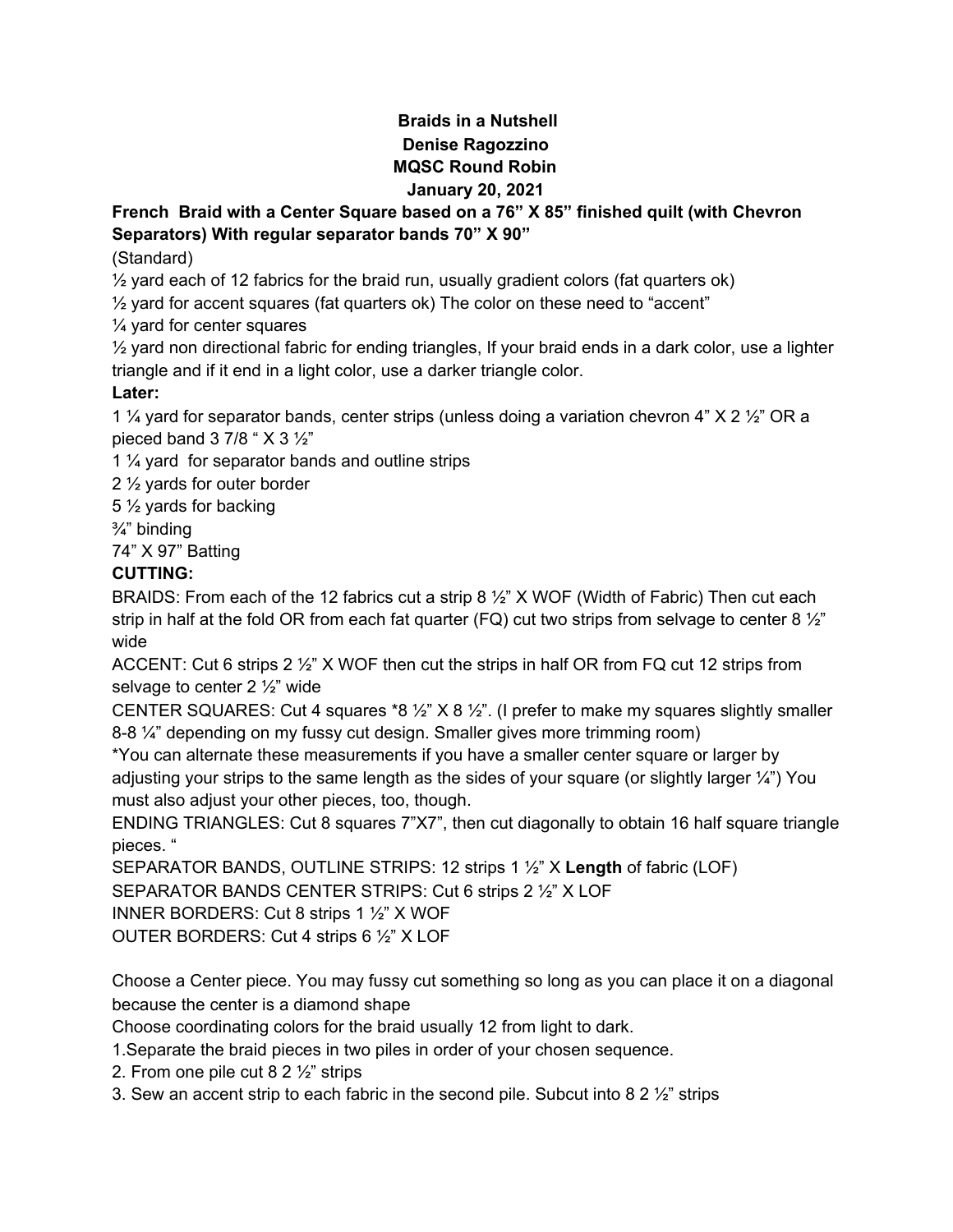4. Construct the braids following diagram



Start with the center square and add strips without the accent first to opposite sides of the square. FOR THE FIRST SQUARE DO NOT LINE UP THE TOP OF YOUR FABRIC.Line up the bottom edge so you have a small tail under your needle. Then add the same color braid with accent squares this time line up your top edge, which is the accent square. When the braid is complete, add the ending triangle. Place the ending triangles right sides together lining up it's long side with the left side of the top of the braid. LEAVE ABOUT 3/4" OF THE TRIANGLE HANGING OFF THE THE EDGE OF THE TOP OF THE BRAID.

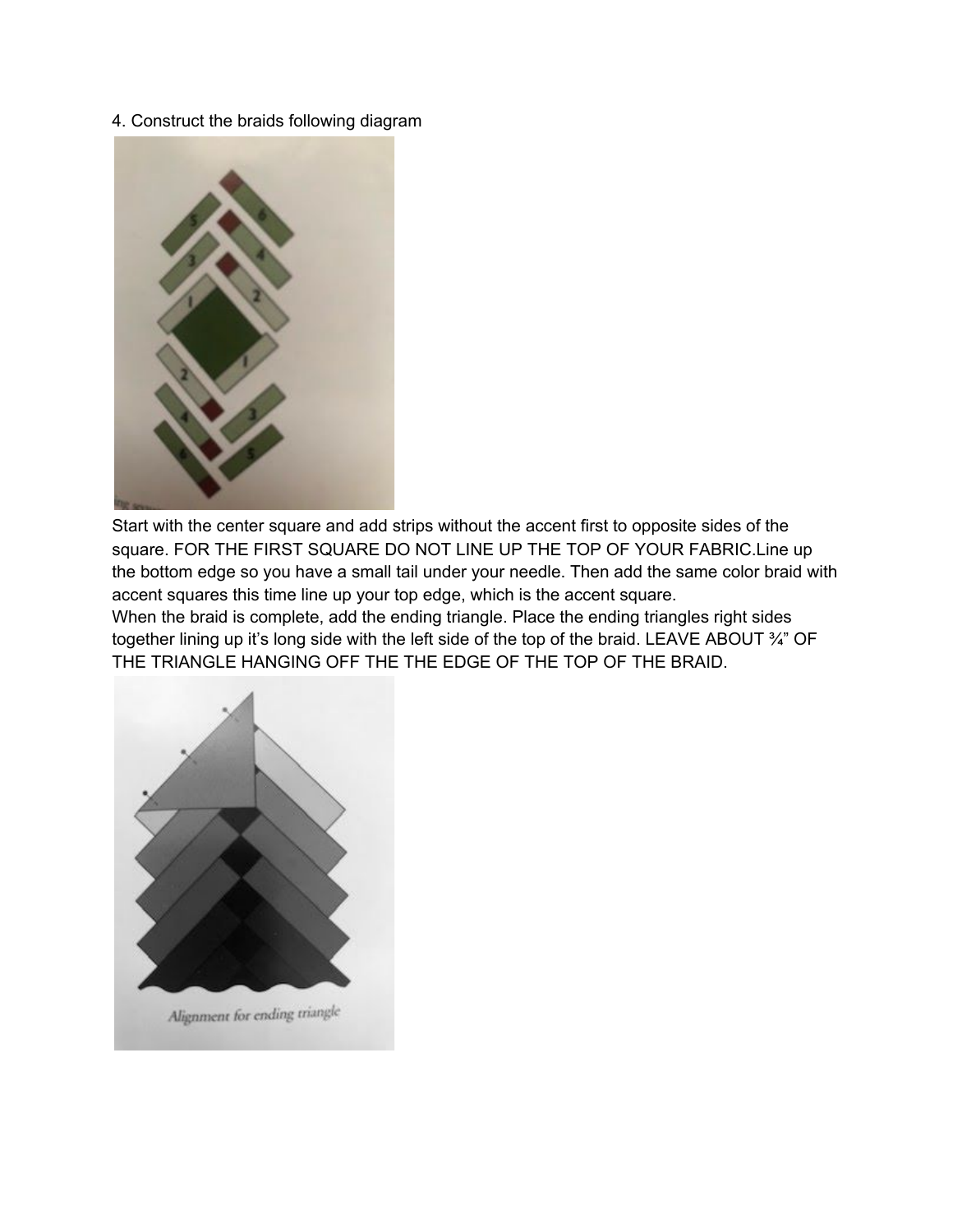TRIM BRAIDS: Find the center of your braid. Measure an even distance out from the center to create a cutting line. On a standard braid I find it to be pretty consistent at 5 ¾" from the center.



Don't cut right up to your edges because there are bound to be a couple that are not straightly aligned and you do not want a hole on your finished quilt.. Also make sure you have at least 1/4" from your center square point on each side.

Sew your outline strips to your center strips to create the separator band. . Add separator band. You can do many variations here. Notice on the quilts pictures I did a gradient strip band with the placement of colors opposite of the braid sequence.. I have also made a mini 2 ½" braid and a chevron for the separator bands.

Add borders and then prepare to quilt your project. Binding last. BRAIDS ALSO MAKE A GREAT BORDER!

For the Chevron separator, follow basic braid but make your fabric 4" X 20". Accent squares are still 2  $\frac{1}{2}$ " strips, Sub cut in 2  $\frac{1}{2}$ " strips same as basic braid. To center square out the chevron, make your fussy cut square 3 %". End with two over sized triangles using 81/2" square cut Diagonally.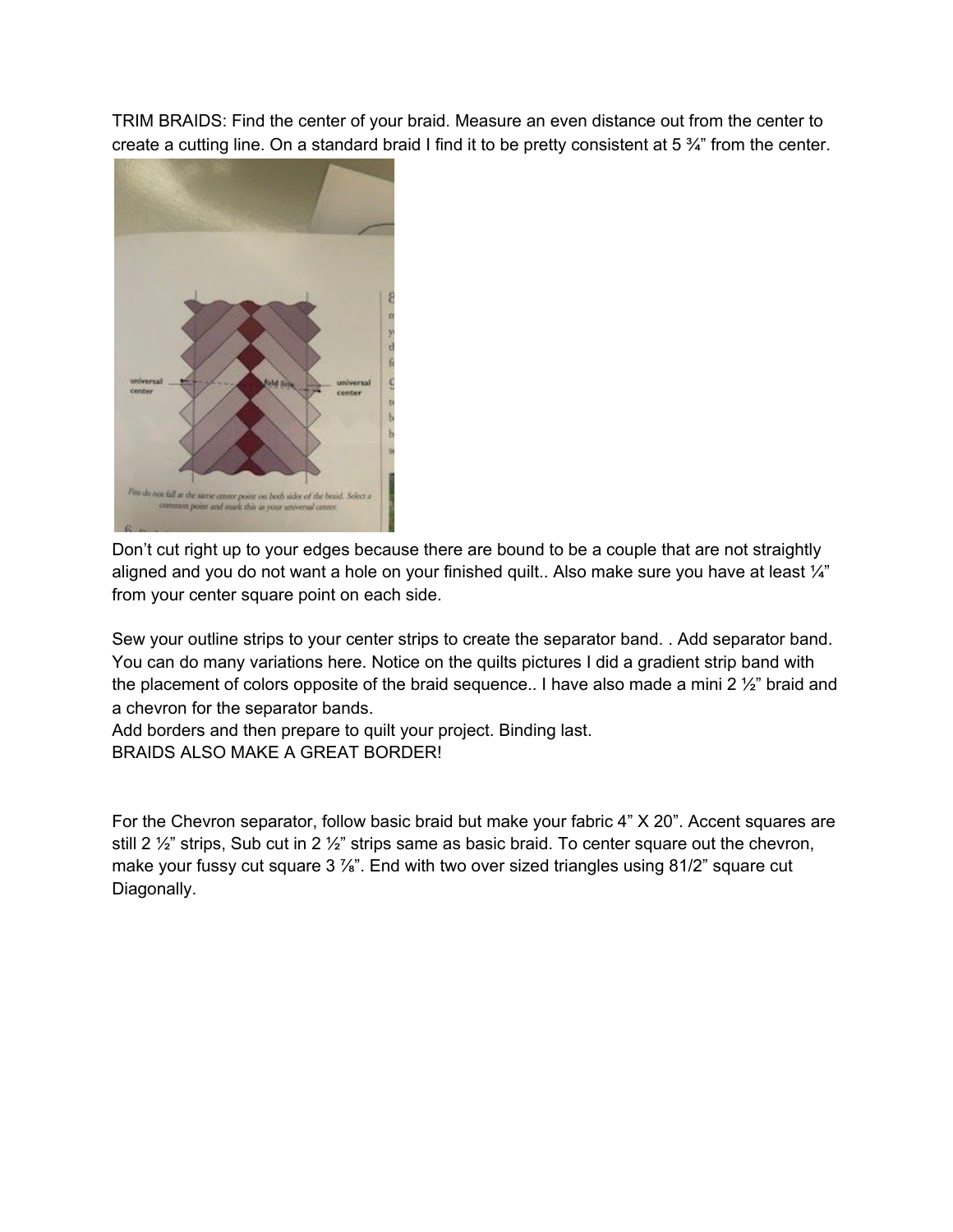

Chevron end caps

Call me or email questions :) Denise (707) 758-7932 [djragozzino@yahoo.com](mailto:djragozzino@yahoo.com)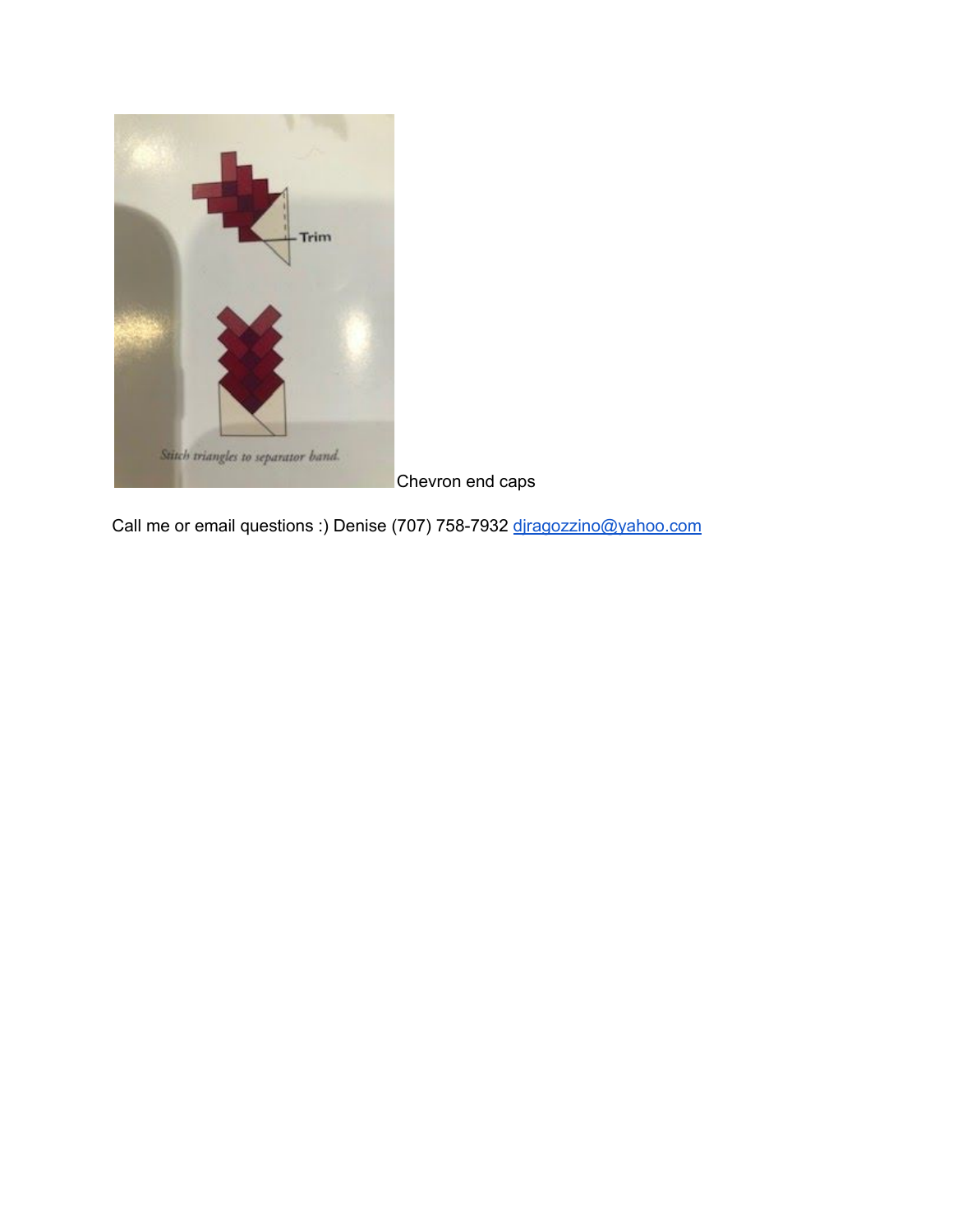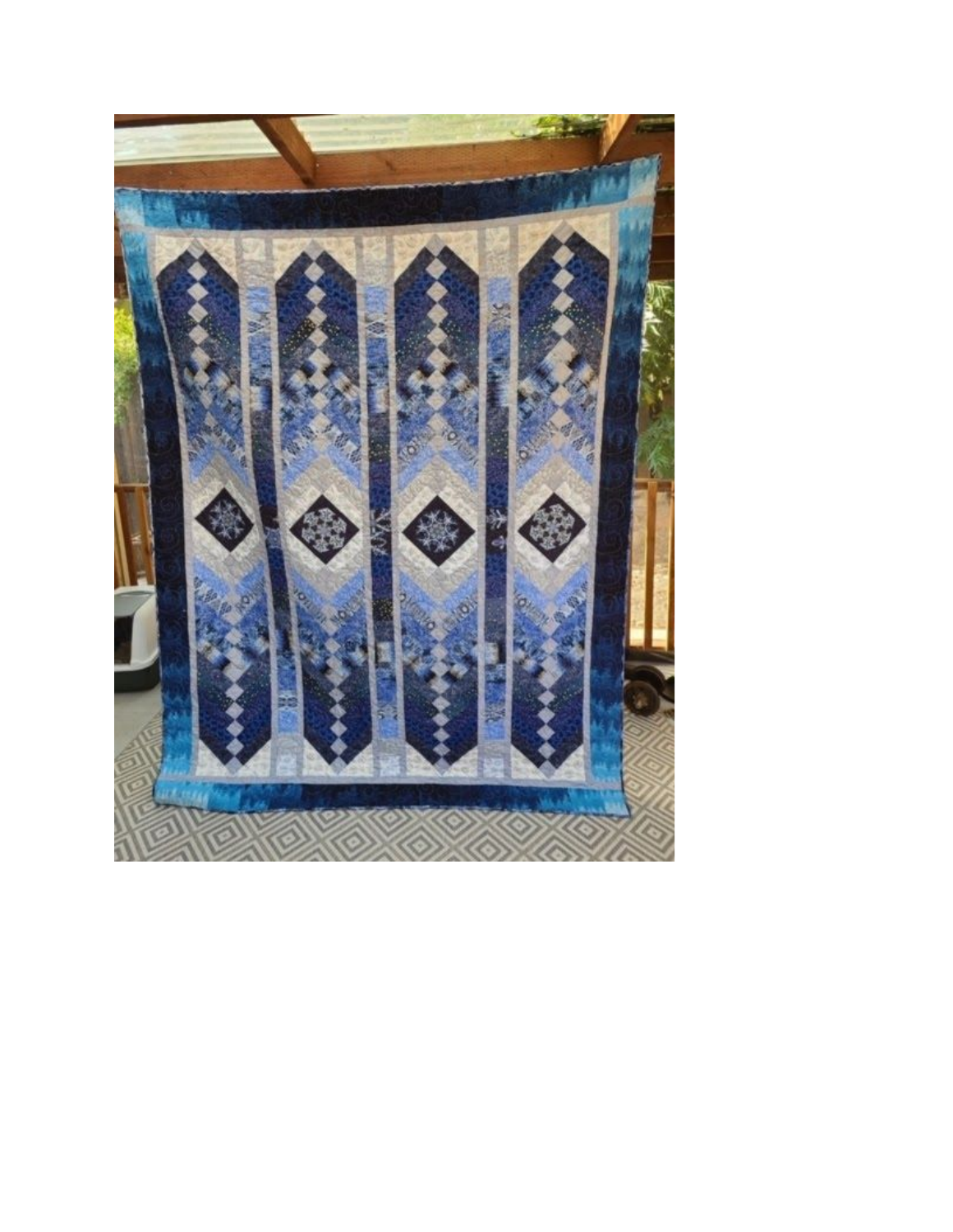